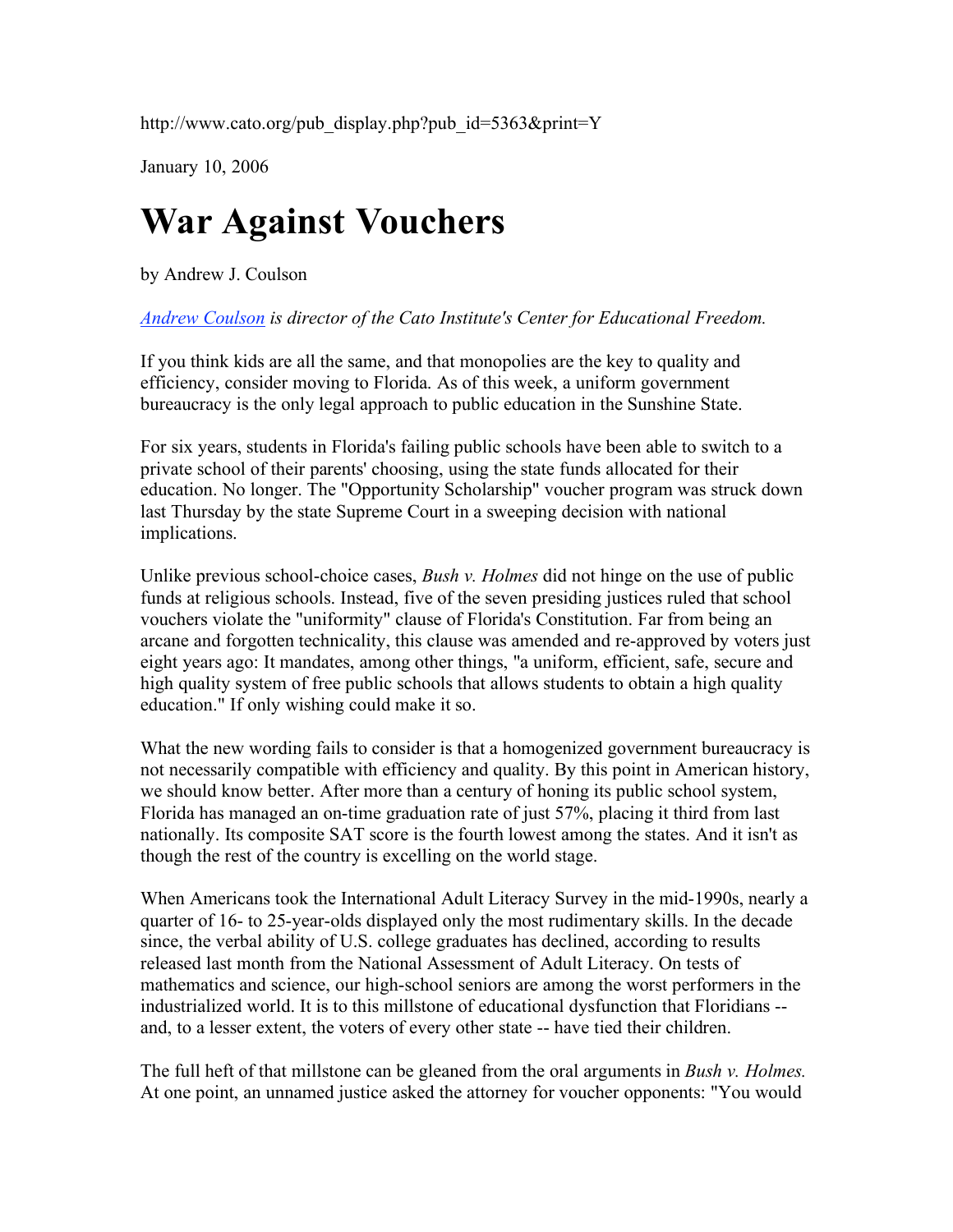agree, would you not, that whether [voucher schools] have been an overwhelming success or an utter failure, is, really, irrelevant to whether the program is constitutional." The answer was a resounding "yes." In other words, legislators may not consider alternative educational arrangements, no matter how effective they might be.

To be fair, most Florida voters probably had no idea that the 1998 education amendment would preclude alternative K-12 options. In all likelihood, they saw it as a toothless but well-intentioned attempt to improve public school performance. That is not how the state Supreme Court chose to interpret it. While the constitution does not say that uniform government-run schools must be the only public education program policymakers can adopt, the court majority inferred the existence of an implicit requirement to that effect.

In a dissenting opinion joined by Justice Raoul Cantero, Justice Kenneth Bell argued that there was no "textual or historical" basis for that inference. In fact, it should not have mattered who was right, because Florida case law admonishes the courts to adopt any reasonable interpretation of a statute that supports its constitutionality. Instead, the majority in *Bush v. Holmes* appears to have looked for an excuse to do the opposite.

Florida's Supreme Court was not, after all, the first to consider this issue. In *Jackson v. Benson,* the Wisconsin Supreme Court upheld Milwaukee's voucher program for private schools, despite the fact that Wisconsin is one of the 14 other states with a uniformity clause. The court in *Jackson,* like Justices Bell and Cantero, concluded that only public schools were required to be uniform. One state's rulings are not binding in another, but the Wisconsin case demonstrates a reasonable interpretation of a uniformity clause that is compatible with school vouchers.

Regardless of its cogency, the ramifications of *Bush v. Holmes* are monumental. Florida has three remaining school choice programs: the McKay voucher program for disabled students; a business tax credit for donations to private scholarship funds; and a charter school law.

For political reasons, McKay is almost certain to go unchallenged. It's doubtful that the public school employee unions who targeted the Opportunity Scholarships will want to be seen as curtailing the choices of disabled children. Even if McKay were challenged, it would almost certainly survive. The majority in *Bush v. Holmes* held that programs targeted at disabled children are a special case, beyond the pale of the uniformity clause.

Florida's tax credit program would fare less well. Though it avoids the use of public money (the donated funds are never collected in taxes in the first place) and hence would pass some of the hurdles laid down by the court, it, too, allows families to obtain varied educational experiences tailored to the needs of their children.

Finally, Florida's ruling appears to make charter schooling unconstitutional. A specific point made by the justices in striking down the Opportunity Scholarships is that they allow private schools to offer curricula different from that found in regular government schools. So do charter schools.